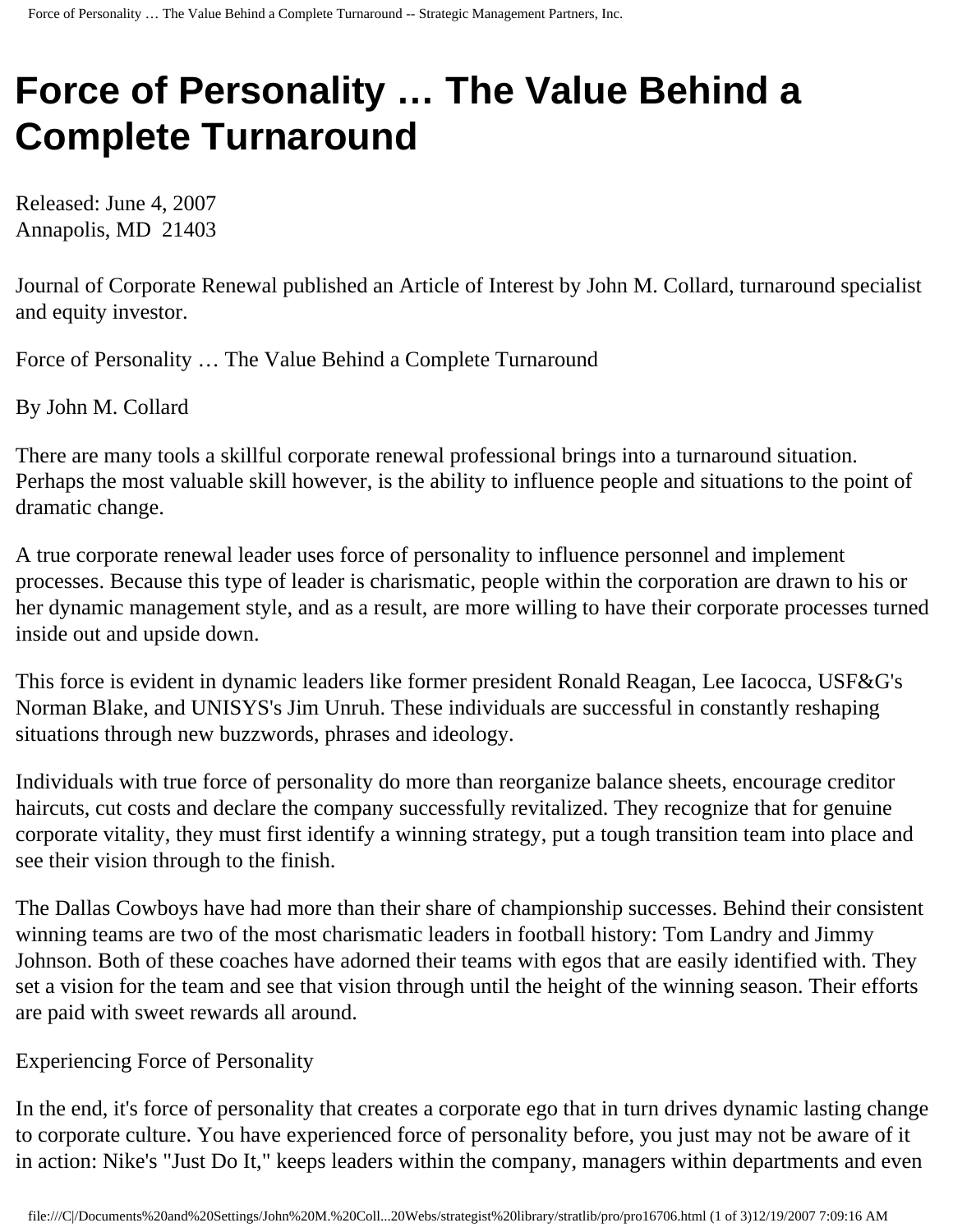Force of Personality … The Value Behind a Complete Turnaround -- Strategic Management Partners, Inc.

consumers on the street on their toes with a driving attitude that says "we will do whatever it takes to get the job done--stop beefing about it--and 'Just Do It'."

In a stable or growth setting, a leader finds respect for his or her management reputation and ability to develop people. But let the winds of trouble blow and for a leader to find respect, he or she must have financial credibility, make decisions and precipitate change. All parties who have a stake in the company must fully believe in that leader's ability to preserve and enhance corporate value and stakeholder investment. This value comes from building a permanent team to run the company once the transition is over, therefore putting going concern value into the company.

No leader can turn a company around alone. They will require the support of all stakeholders. When a board of directors or shareholder group is looking for someone to bring enterprising leadership to a trouble situation there are two critical points to consider:

\* Can this leader create a vision and process of accountability so that the stakeholders and managers can embellish these goals and move forward to deliver measurable results?

\* Does this person have a proven track record for revitalizing corporate processes and personnel? Is that charisma the type needed to move mountains at a firm you know?

The [Association of Certified Turnaround Professionals](http://www.actp.org/) provides rigorous accreditation standards for corporate renewal professionals. Much like standards boards set for attorneys, accountants, and the like, certification demonstrates that a Certified Turnaround Professional (CTP) has achieved proficiency within a body of knowledge needed to revitalized troubled companies. It also assures that this person has produced results that can be referenced. While it is no measure of success for your situation, certification takes part of the "guess work" out of choosing a charismatic corporate renewal professional. All CTPs must adhere to [CTP Code of Ethics](http://www.actp.org/about/ethics.asp).

After all, when a company is in trouble, what is needed is someone who can bring management effectiveness back and force accountability. Processes need to be implemented in a way that will eliminate resistive infrastructure and convert the company to some degree of self-management discipline.

This year, we are holding our [Turnaround Management Association](http://www.turnaround.org/) TMA leaders accountable for results, and they have responded. The mid-year results, published in this newsletter, show good progress in both measured results and in preparing a foundation for the future. These leaders can all be proud of their accomplishments. We can all be proud of the resulting benefits to our constituency.

## About the Author

John M. Collard, is Chairman of Annapolis, Maryland-based Strategic Management Partners, Inc. (410 263-9100, [www.StrategicMgtPartners.com](http://www.strategicmgtpartners.com/)), a nationally recognized turnaround management firm specializing in interim executive leadership, asset recovery, and investing in underperforming companies. He is Past Chairman of the Turnaround Management Association, a Certified Turnaround